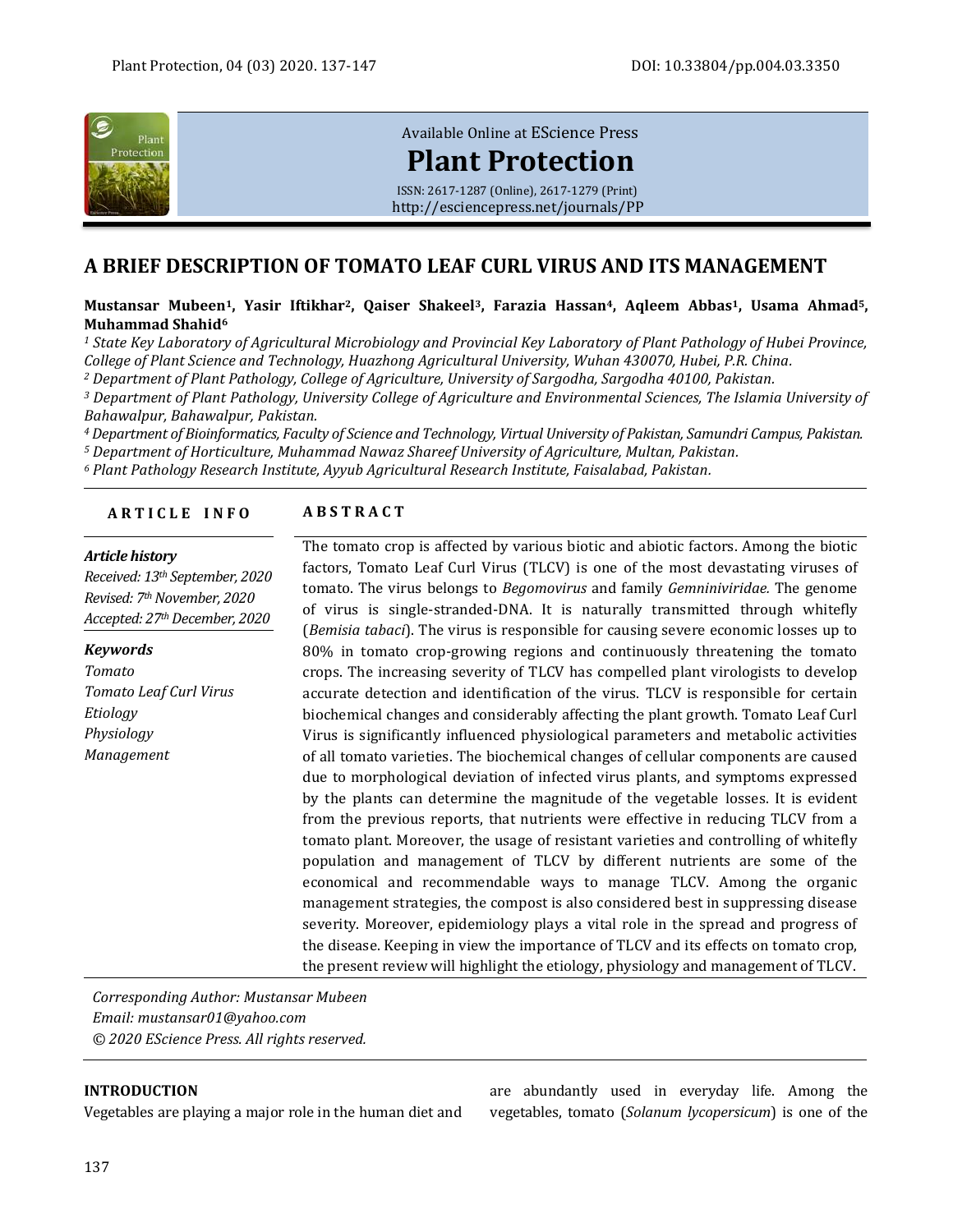most valuable vegetable crops found all over the world. Tomatoes are short duration and winter season perennial crop being cultivated everywhere in the world. Tomatoes were initially recorded from Mexico. Tomatoes were originated from South America and contained more than 3000 species of the plants. Mineral composition in tomatoes is dependent upon quantity and sort of mineral occupied from growth media and soil. Insufficient quantities of nutrients accessibility illustrate deficiency symptoms and affect the production and quality of tomato (Sainju et al., 1999). Sugars, dietary fibers, carotenoids and antioxidant pigment named lycopene gives the red colour to tomatoes are present, which aids in the suppression of carcinogenic substances and considered beneficial for the health of human beings (Arooj et al., 2017). Colour is very important to judge the quality of fruit, and the red colour of tomato is because of the production of an antioxidant compound named lycopene and the degradation of chlorophyll pigments. Antioxidant activity and the total number of carotenes in tomatoes are dependent on age and variety (Arias et al., 2000). Among the top ten tomato producing countries of the world, China ranked top followed by USA (Arooj et al., 2019). Pakistan's climatic conditions vary from tropical to a temperate climate, and these conditions favour the growth of different types of 40 vegetables and 21 fruits (Raja and Khokhar, 1993). Tomato constitutes an area of 4.41 million hectares in the world and 151.69 million tons are produced annually (Arooj et al., 2019). Tomato crop is subjected to various biotic and abiotic factors affecting the crop. Growth of plant and crop yield are also adversely affected by various abiotic stresses (Hasegawa et al., 2000). Among the biotic factors, pathogens like fungi, bacteria, viruses, mollicutes and nematodes are a serious threat and causing considerable yield losses in tomato fields. Every year there are huge crop losses due to these pathogens. Among these biotic factors, plant viruses exhibit local or systemic infections as they can diverge the physiology of plant from its typical behaviors (Arooj et al., 2019). Plants infected with virus characteristically show stunted, crinkled and bear small fruits or no fruits. In few cases, infected plants exhibit dieback symptoms before flowering occurs (Hanssen et al., 2010). Seven different viral diseases have been reported in Pakistan namely Tomato leaf curl virus (TLCV), Tomato mosaic virus (ToMV), Potato virus X (PVX), Cucumber mosaic virus (CMV), Tomato yellow top virus (TYTV), Tomato spotted wilt virus (TSWV) and Tomato ringspot virus (TRSV)

(Mughal, 1985). More than 20 viruses in the world are involved in infecting tomato crop, and losses up to 20- 90% were projected by different viruses (Arooj et al., 2019). Among these viruses, TLCV is the foremost limiting factor in the production of tomato and cause 30-40% yield losses in Pakistan (Tariq, 1999). TLCV is among the most devastating virus that is responsible for causing heavy yield losses in tomato crop. TLCV infect tomatoes both in fields and greenhouses. Tomato Leaf Curl and Tomato Yellow Leaf Curl (TYLCV) viruses are responsible for causing considerable yield losses in tomato fields in many tropical, warm temperate regions and sub-tropical regions of the world (Green and Kali, 1994). The virus belongs to the genus *Begomovirus* and family *Gemniniviridae.* It comprises of single-stranded-DNA (Gottlieb et al., 2010; Hanssen et al., 2010). *Geminiviridae* is regarded as the largest family of plant viruses which is composed of circular single-stranded DNA. It comprises of isometric twin particle with 18-20×30 nm size. Among, all four genera of *Geminiviridae, Begomovirus* is accounted as the largest genera. In Pakistan in the early1980s tomato plants displaying TLCV-like symptoms were identified. Now symptoms proceeded all over the tomato-growing regions of Sindh and Punjab (Rana et al., 1992). Lapidot (2007) narrated that in tomato plants, symptoms initiated within 2-3 weeks after getting exposed to viruliferous whitefly (*Bemisia tabaci*). The characteristics symptoms shown by this disease includes lamina of leaf turn yellow, upward curling of leaves, distortion of leaves, lessening of internodes, size of new emerging leaves reduces, wrinkle facade, inhibited growth, and dissemination of flowers occurs from plants before initiation of fruiting. Infected plants look as if they are healthy but eventually develop symptoms that lead to a huge economic loss (Melzer et al., 2010). In 1993, a TLCV isolate was found and maintained in tomato that was inoculated by grafting (Harrison et al., 1997). Consequently, the bipartite *geminivirusis* is affiliated with TLCV in Pakistan (Mansoor et al., 1997). Rana et al. (1992) surveyed the tomato fields in Hyderabad district of Sindh in Pakistan. They reported that 68% of tomatoes were infected with different kinds of viruses. Through host reactions, serological tests, double diffusion and physiological methods, they were able to detect TMV, TLCV, TRSV, CMV and TBRV in the fields. Tomato leaf curl viruses are one of the main viruses that infect tomato crop and their incidence and spread depends upon occurrence and population dynamics of the whitefly (Moriones and Navas-Castillo, 2000) along with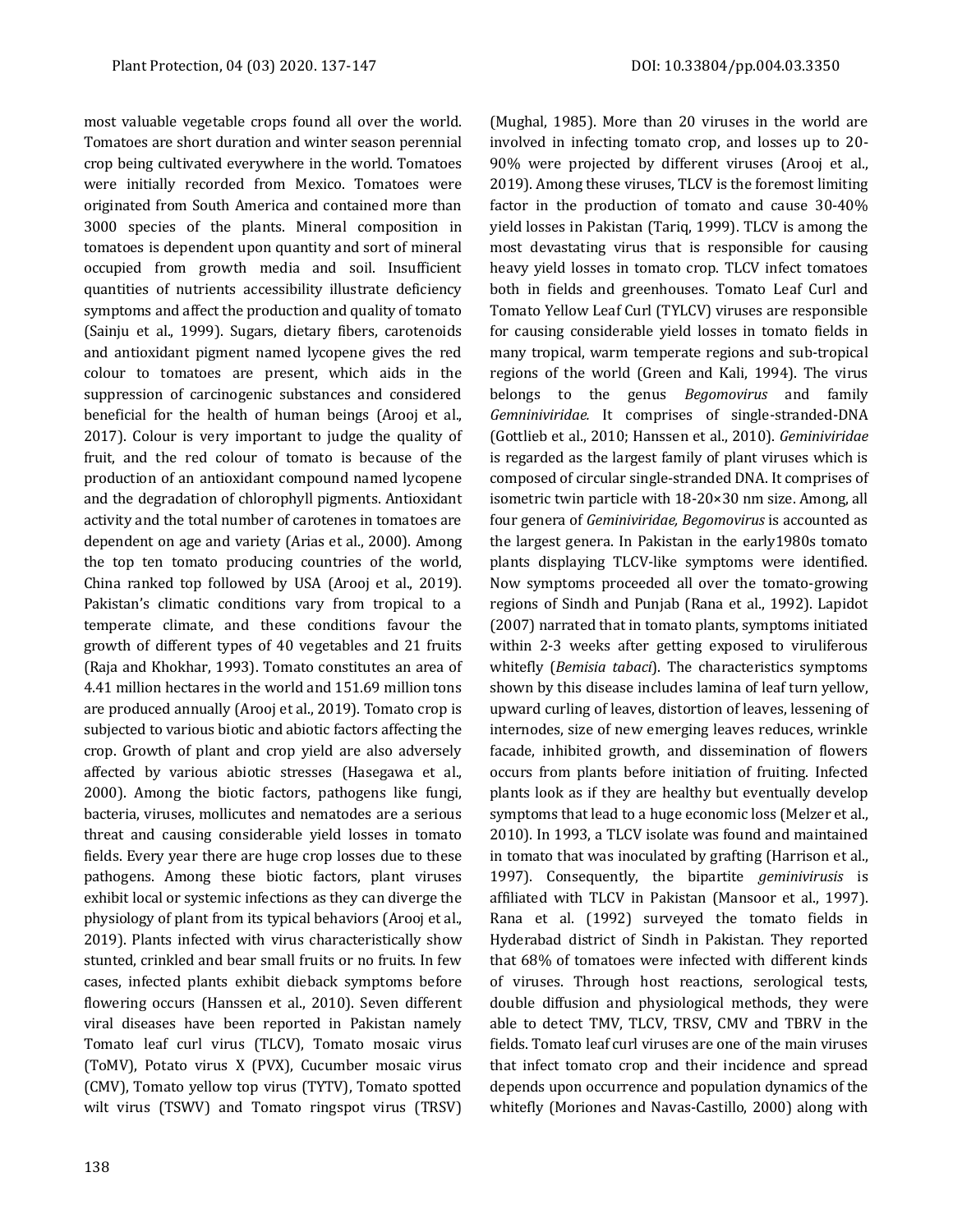weather situations in the agro-ecosystem. Whitefly is regarded as an insect vector responsible for the transmission of TLCV (Sugano et al., 2011). Tomato plant infected with Tomato Yellow Leaf Curl Virus causes certain changes in physiology and structure of plant which results in lessening the growth, photosynthetic pigments, carbohydrate contents, Mg++ ions while sodium level increases which are considered as a defense mechanism when the plant is under stress conditions; osmotic pressure in cells, uptake of water and nutrients in the form of solutes from the soil (Khalil et al., 2014). To reduce these losses, certain practices are followed like applying different chemicals. TLCV can also be controlled by controlling the vectors. Antignus et al. (2001) narrated that another approach practiced in protected culture is Ultraviolet absorbing plastic films; have presented good results. Polston and Lapidot (2007) said that one more approach that is named as rouging is also highly recommended practice and plants exhibiting early symptoms can be detached to decrease the inoculation source inside the fields. Fanigliulo et al. (2009) suggested that using insecticides like cypermethrin (0.01%) or Dimethoate (0.1%) in the form of sprays can be effective in controlling whitefly which is the vector of TLCV which will result in suppressing TLCV. Holguín-Peña et al. (2007) recommended that nowadays, management is done to suppress diseases caused by *Begomoviruses*. Environmental conditions also play a significant role in disease development (Mubeen et al., 2017). Strategies have developed to avoid transmission of the virus by using whitefly and planting the crop in whitefly-free periods and protect the crops by using row covers. At the same time, insecticides should be applied as the last strategy, which is the most widely used. As little work was done in Pakistan on TLCV and inadequate information is available. Therefore, keeping in view, the significance of TLCV and drastic yield losses to tomato crop, the current review will assist researchers in future to predict the impact of TLCV on tomato crop and to develop ecofriendly management practices.

### **Interaction between Host and Tomato Leaf Curl Virus**

As aforementioned, the Tomato Leaf Curl virus is responsible for causing heavy yield losses in tomato crop sown all over the world. TLCV infects tomatoes growing both in fields and greenhouses. Tomato Leaf Curl and Tomato Yellow Leaf Curl Viruses caused considerable yield losses in tomato fields in many tropical, warm temperate regions and sub-tropical regions of the world (Green and Kali, 1994). Due to the quick spread of TLCV in the previous years, the production of tomato in Pakistan lowered. All over the world, there is great emphasis regarding research to recognize, control this harmful pathogen and reduce crop losses. Mughal (1985) listed seven different viral diseases that are reported in Pakistan namely Tomato leaf curl virus (TLCV), Tomato mosaic virus (ToMV), Potato virus X (PVX), Cucumber mosaic virus (CMV), Tomato yellow top virus (TYTV), Tomato spotted wilt virus (TSWV) and Tomato ringspot virus (TRSV). Mansoor et al. (1997) reported that Tomato leaf curl virus (TLCV) as bi-partite *Gemniviruses* in Pakistan. Krause-Sakate et al. (2005) reported Tomato leaf curl New Delhi virus from New Delhi region of India. TLCV is distributed over a large area and infects several other crops. The severity may vary in intensity, from very trivial symptoms to very severe symptoms and even death of plant may occur in some cases. Melzer et al. (2010) narrated that many hosts of TLCV other than tomato have been reported like eggplants, potatoes, peppers, common beans and weeds. Infected plants look as if they are healthy but eventually develop symptoms that lead to huge economic loss. Hassan et al. (1993) studied the epidemiology of plant viruses. They observed that basic and primary source of viral infection in tomatoes should be endorsed to their vectors like whiteflies, aphids and various leafhopper species.

#### **Etiology**

TLCVs and TYLCVs have one monopartite genome (Navot et al., 1991) or two bipartite genomes (Padidam et al., 1995). Bertamini et al. (2004) described that the genome comprised of single-stranded-DNA. *Geminiviruses* are considered as significant plant pathogens encompassing circular single-stranded (ss) DNA genomes which ranged in size from 2.5-3.0 kb. Hanley-Bowdoin et al. (1999) narrated that TLCV and TYLCV are complex composed of a single nucleotide (n), have circular single-stranded DNA (ssDNA) genome encapsulated in twin particles. The TLCVs/TYLCVs replicate inside the infected cells by rolling-circle mechanism, dsDNA intermediate replicative form act as a template. Gafni (2003) documented that TYLCV is single-strand circular DNA (ss circular DNA) and encompass *monopartite* or *bipartite* with 18-20×30 nm geminate size. Gronenborn (2007) explained that TLCV contains twin, an isometric particle whose diameter is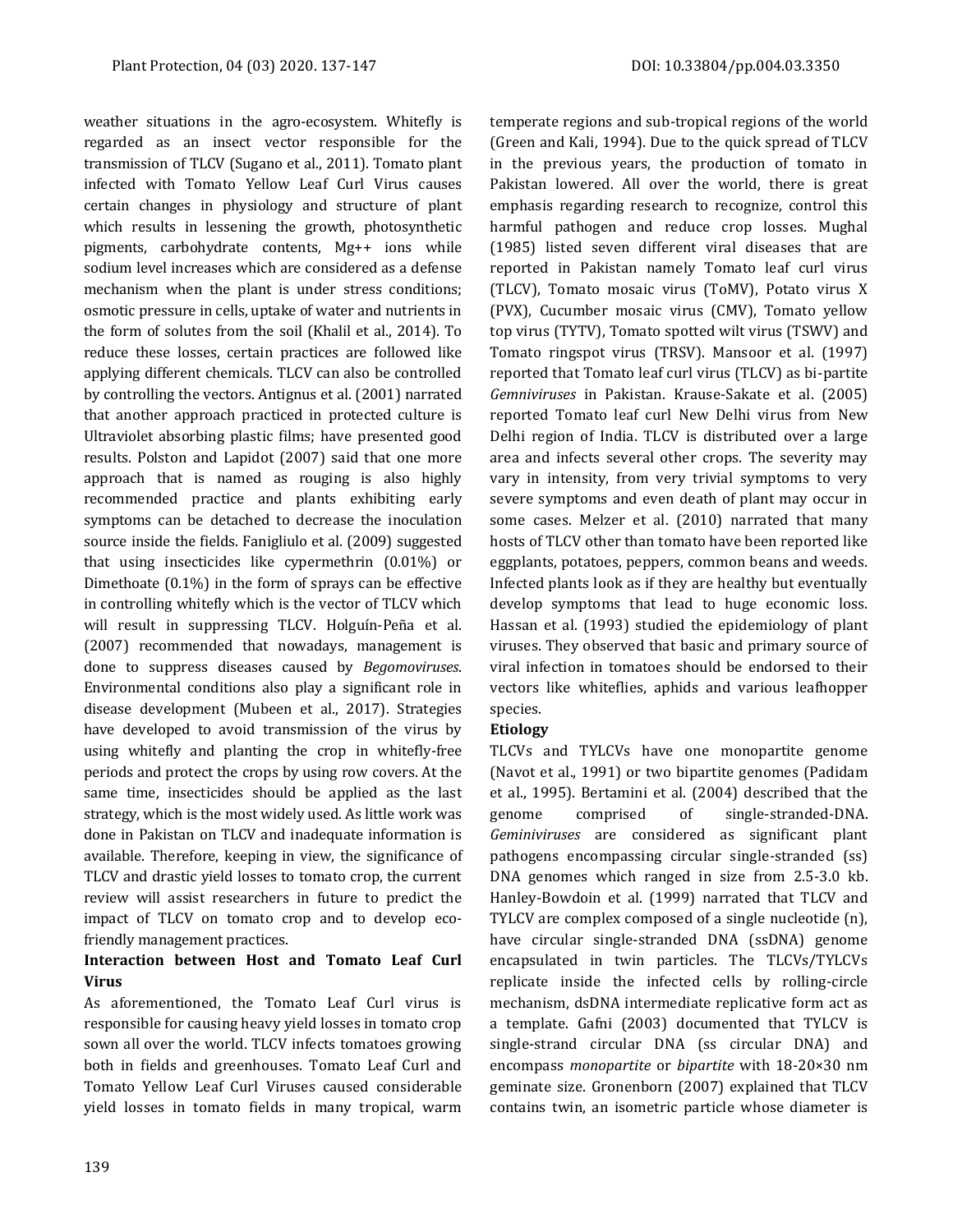20 nm and length is 30 nm. The single segment of the viral genome consists of the single-stranded DNA molecule with a size of 2.8 Kb nucleotides. It contains replication proteins (Rep), the structural protein (CP), and some other proteins like proteins enhancing replication process (REn), and the proteins involved in activating transcription (TrAP), these all are associated with control of replication and expression of genes. McGregor et al. (2009) explained that the genus *Begomovirus* of family *Geminiviridae* is the most important virus family disturbing crops in the world. Hanssen et al. (2010) described that tomato leaf curl virus is a *geminivirus* which belongs to genus *Begomovirus* from family *Geminiviridae. Geminiviridae* is regarded as the largest family of plant viruses which is composed of circular single-stranded DNA. It comprises of isometric twin particle with 18-20×30 nm size. Amongst all four genera of *Geminiviridae, Begomovirus* is accounted as the largest genera.

#### **Symptomology**

Czosnek et al. (1988) proved that TLCV exhibit disease symptoms which are similar to those symptoms caused by Tomato Yellow Leaf Curl Virus (TYLCV). (Lapidot, 2007) narrated that in tomato plants symptoms initiated within 2-3 weeks after getting exposed to viruliferous whitefly. Symptoms begin with small yellowing on the margins of a leaflet in apical leaves and leaflets curl upward and cupping at later stages. After 30 days top leaves exhibit curling, cupping and yellowing, whereas plants stop growing, flowers and fruits are abscised. Melzer et al. (2010) indicated that the characteristics

symptoms shown by this disease include lamina of leaf turn yellow, upward curling of leaves, distortion of leaves, lessening of internodes, size of new emerging leaves reduces, wrinkle facade inhibited growth, and dissemination of flowers occurs from plants before initiation of fruiting. Sweet potato whitefly (*Bemisia tabaci*) and silver leaf whitefly (Biotype B; *Bemisia argentifolii*) aids in the transmission of TLCV. Whiteflies harboring virus can infect wide-ranging crops and weeds; like eggplants, potatoes, peppers, and common beans. Infected plants look as if they are healthy but eventually develop symptoms that lead to huge economic loss. Saha et al. (2005) described that the distinguishing symptoms exhibited by the infected susceptible plants include leaf curl, shrinking of leaves occur and reduced plant growth. They reported causal agents of this disease are members of genus *Begomovirus*, and whitefly is regarded as vector and aids in transmission. Czosnek and Ghanim (2012) provoked that TLCV can show distinct symptoms in tomato. Still, it can produce infection in the wild as well as cultivated species without showing any symptoms, although in both cases the host will act as a reservoir for the virus. Hence, whiteflies are capable of acquiring and transmitting the virus from infected non-symptomatic plants regardless of TLCV is deficient in inducing disease symptoms. Arooj et al. (2019) explained that the characteristic symptoms shown by TYLCV include curling of leaflet margins upwards, lessening of leaflet area, adolescent leaves turn yellow, stunted growth and flower termination (Figure 1).



Figure 1. Characteristic symptoms of tomato leaf crinkle virus on tomato crop.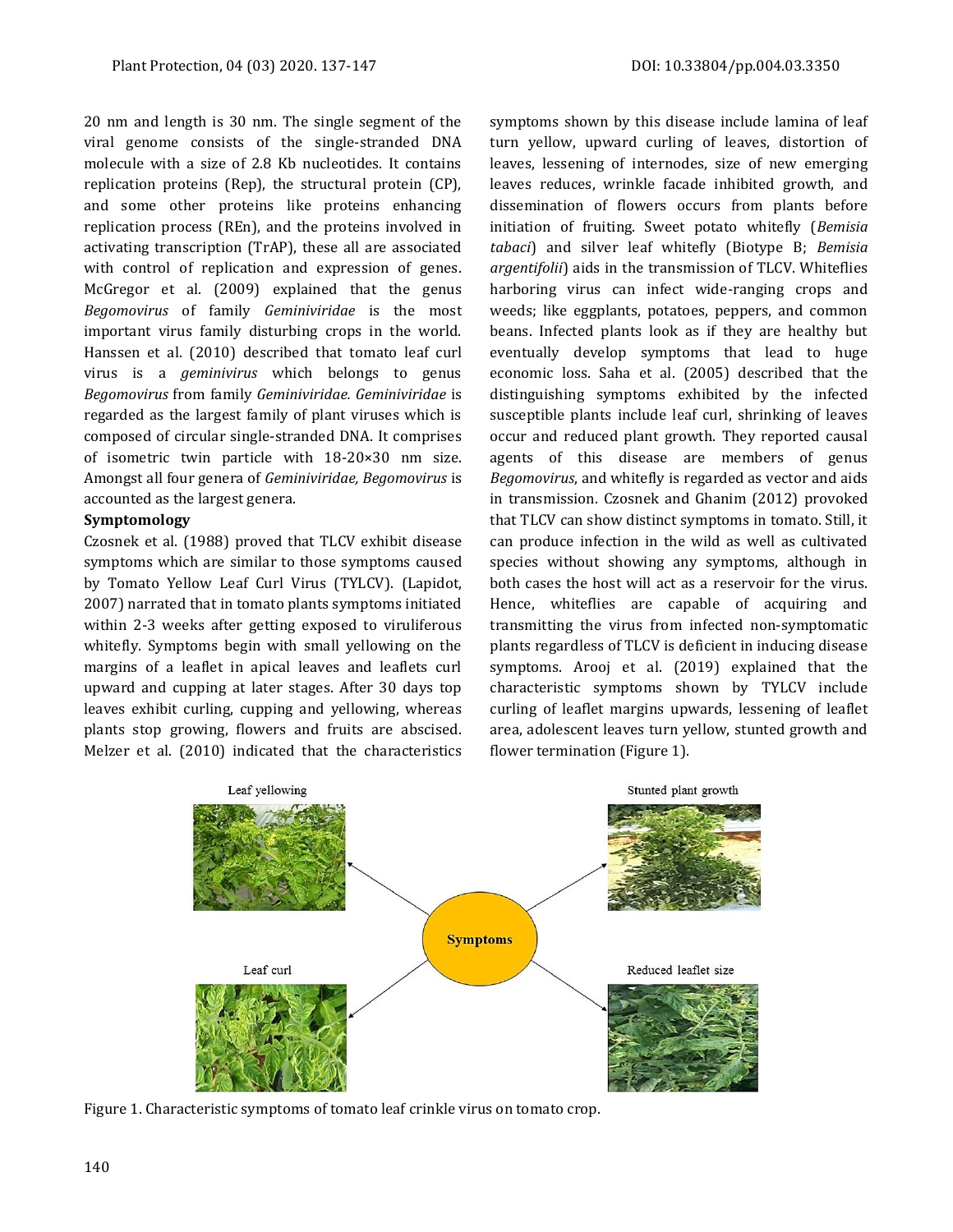#### **Vector Biology**

Insects play a significant role in the virus transmission. Viruses spread from diseased plants to healthy plants with the help of insect vectors. The relationships among plant viruses and insect vectors are much complicated than passive relations (Matthews, 1991). Bedford et al. (1992) described that in Asia (India-Pakistan), esterase banding patterns are used to detect biotypes of whitefly (H and K) other than biotype B; these biotypes were capable of transmitting TYLCV/TLCV. Perring et al. (1993), Bedford et al. (1994) and Brown et al. (1995) reported that the spread of diseases like TYLCV/TLCV and many other *Geminiviruses* that are transmitted by whitefly has often paralleled the expansion of biotype B of *B. tabaci* also called silver leaf whitefly all over the world. Brown et al. (1995) explained that based on a few pieces of evidence, it could be predicted that whitefly might be inherent to somewhat in Pakistan or India. The maximum parasitoid's range was inherent in Indo-Pak subcontinent. Evolutionary association of *B. tabaci* that it might be originated from Tropical Africa and later on migrated towards Southern North America viral acquisition is more efficient as compared to inoculation and females proved to be more efficient than males in transmission. At the same time, nymphs are also very efficient in acquiring the virus, but because of being immobile, they are not epidemiologically important (Cohen and Melamed-Madjar, 1978). Lapidot et al. (2001) said that old tomato fields are supposed to be an important source of TLCV, TYLCV and whiteflies. Whiteflies mostly migrated to young plants from old plants. In those fields where whiteflies are not properly managed virus can quickly spread. Czosnek et al. (2002) explained that whitefly during feeding, take TLCV/TYLCV through the stylet, then passed through the midgut into epithelial cells, and then entered into the hemolymph, where they circulate until they penetrate salivary glands, and finally injected into the plant. Moriones and Navas-Castillo (2000) conducted their trial on tomato and proved that TLCV/TYLCV is the main limiting factor for low yield. Several species and strains of *Begomoviruses* are responsible for inducing disease, amongst them. Sugano et al. (2011) stated that whitefly is regarded as an insect vector responsible for the transmission of TLCV. Sánchez-Campos et al. (2013) reported that Begomovirus belong to *Gemniviruses*, transmitted by whitefly and are responsible for most economic loss. Mostly *Begomoviruses* initiating from the New World have genomes comprising of two constituents, recognized as DNA A and DNA B, both are necessary for viral infection. Shelat et al. (2014) narrated that epidemics of *Tomato leaf curl virus* in the association of expansion of whiteflies in tomato fields have been regularly reported causing yield losses up to 100% in India.

#### **Disease Incidence**

Lapidot et al. (2001) reported that in Israel, tomatoes during the summer and autumn seasons were affected by the disease and cause yield loss up to 100% among susceptible cultivars. Tariq (1999) reported that TLCV is the foremost limiting factor in the production of tomato in Pakistan, causing 30-40% yield losses. Saikia and Muniyappa (1989) reported that in Southern part of India, the incidence of TLCVD in susceptible cultivars was above 90%. Hull and Davies (1992) described that plant viral diseases are responsible for heavy losses, particularly in tropics and semi-tropical regions, which served as ideal places for the perpetuation of viruses and different kind of their vectors. Economic losses in tomatoes have also been testified in temperate areas of the world. Moriones and Navas-Castillo (2000) studied that Tomato leaf curl viruses are one of the main viruses that infect tomato crop and their incidence and spread depends upon occurrence and population dynamics of the whitefly. Lapidot et al. (2001) stated that *B. tabaci* transmits TYLCV and causes crop losses to even 100% throughout the summer and autumn seasons. About 21 different types of Tomato leaf curl viruses were so far reported in India. Singh et al. (2014) reported that plant breeders had made innumerable efforts to reduce TLCD through conventional breeding. Currently, no fruitful report has been highlighted regarding the immunity of this virus. Tomato's yield is topmost constrain as numerous abiotic and biotic aspects effect the virus. Tomato leaf curl disease is one of the main aspects which expressively decreased the production of tomato. It is initiated by different strains of Tomato leaf curl virus triggering yield loss of about 100% in several portions of India. Hassan et al. (1993) reported that viral diseases of winter tomato in Malakand agency of NWFP, Pakistan. They calculated the mean of incidence of different viruses ToMV 34.38%, CMV 12.92%, TLCV 15.08%, and Tomato Yellow Top Virus 8.26% based on symptoms. Rana et al. (1992) surveyed the tomato fields in Hyderabad district of Sindh in Pakistan. The 68% tomatoes were reported to be infected with different kinds of viruses. Through host reactions,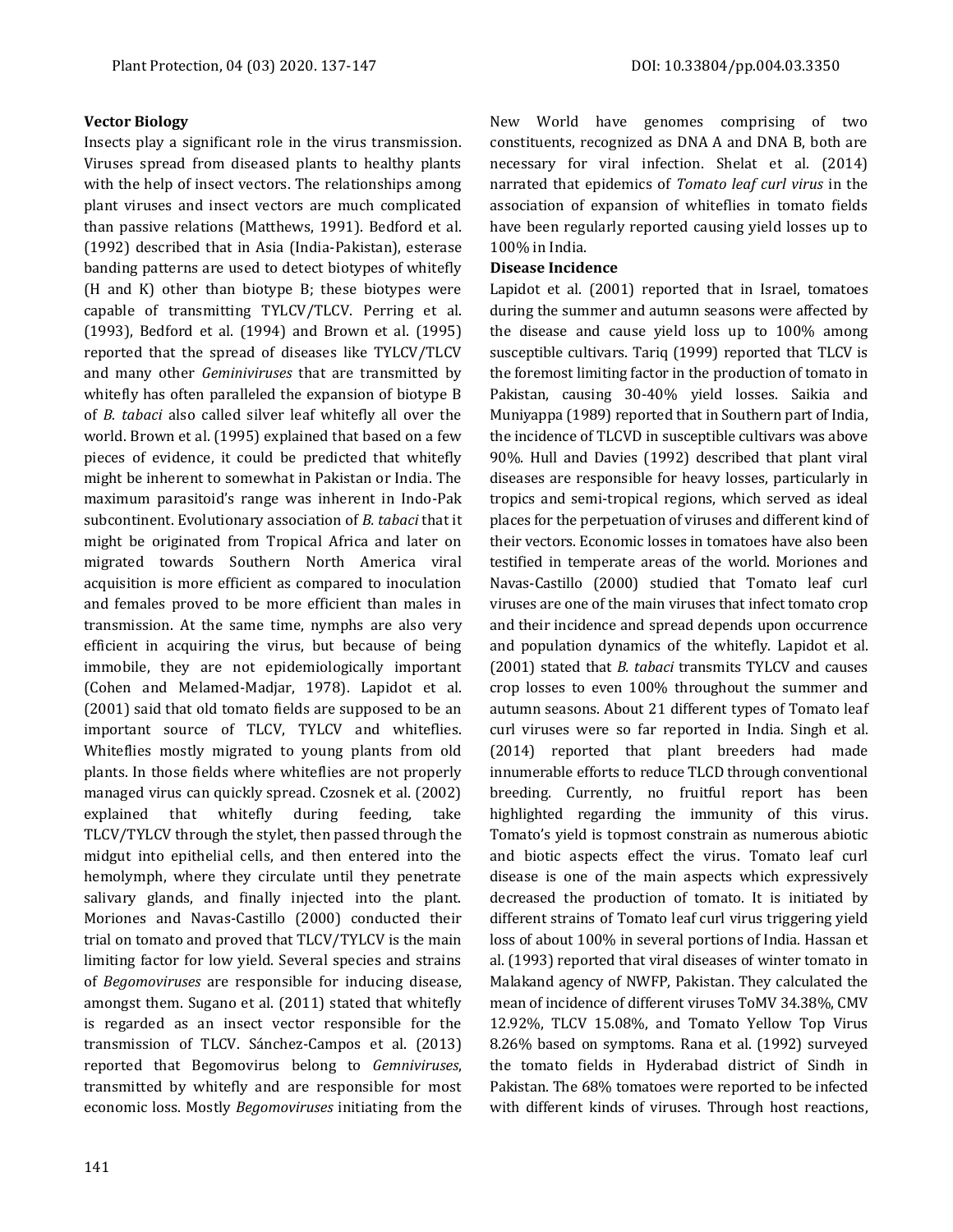serological tests, double diffusion and physiological properties, they were able to detect TMV, TLCV, TRSV, CMV and TBRV in the fields. Khan (1997) surveyed tomato producing areas of Malakand Agency and Peshawar division. The disease incidence of Tomato Leaf Curl Virus infecting tomato fields was recorded. TLCV was identified based on symptom expression exhibited by infected plants. Disease incidence from these areas was estimated at about 29.79 % on leaves. TLCV was also confirmed by using several serological techniques and electron microscopy.

#### **Physiology**

Growth of plant and crop yield are adversely affected by various abiotic stresses, and they trigger different biochemical processes and physiological responses which might introduce tolerance to these stresses (Hasegawa et al., 2000). Neog et al. (2013) suggested that enzymes are responsible for controlling biochemical reactions, and specific genes are involved in enzyme synthesis, if any change occurs in the enzyme activity would imitate the pattern of gene expression and resultant metabolic procedures in the cell. Wobbes (2004) described that sugars play fundamental roles in the plant's life cycle. The sugar-regulating process is

responsible for the inhibition of photosynthesis. When carbohydrates got accumulated in mature source leaves, suppression of genes involved in photosynthesis is witnessed, and consequently, photosynthesis is lessened. Hemida (2005) stated that plant viruses are responsible for causing certain changes in the chlorophyll contents of infected plants which result in the degradation of chlorophyll. Tajul et al. (2011) explained that when viruses' various biochemical changes infect plants occur in plants lowering the quality and quantity of crop. Many reports recommend that virus duplication inside the cell of plant changes different biochemical components of plants and disturb various physiological process occurring inside the plant, for example, photosynthesis, transpiration and respiration of the plants. Khalil et al. (2014) narrated that tomato plant infected by TYLCV caused a significant decrease in the amount of soluble sugar, insoluble sugar and total contents carbohydrate in stem and leaves and these proportions add up in root system when compared with reference control.

#### **Management of TLCV**

Through different strategies, TLCV can be managed by according to Iftikhar et al., (2020) with slight modifications techniques mentioned in Figure 2.



Figure 2. Disease management strategies for the control of TLCV.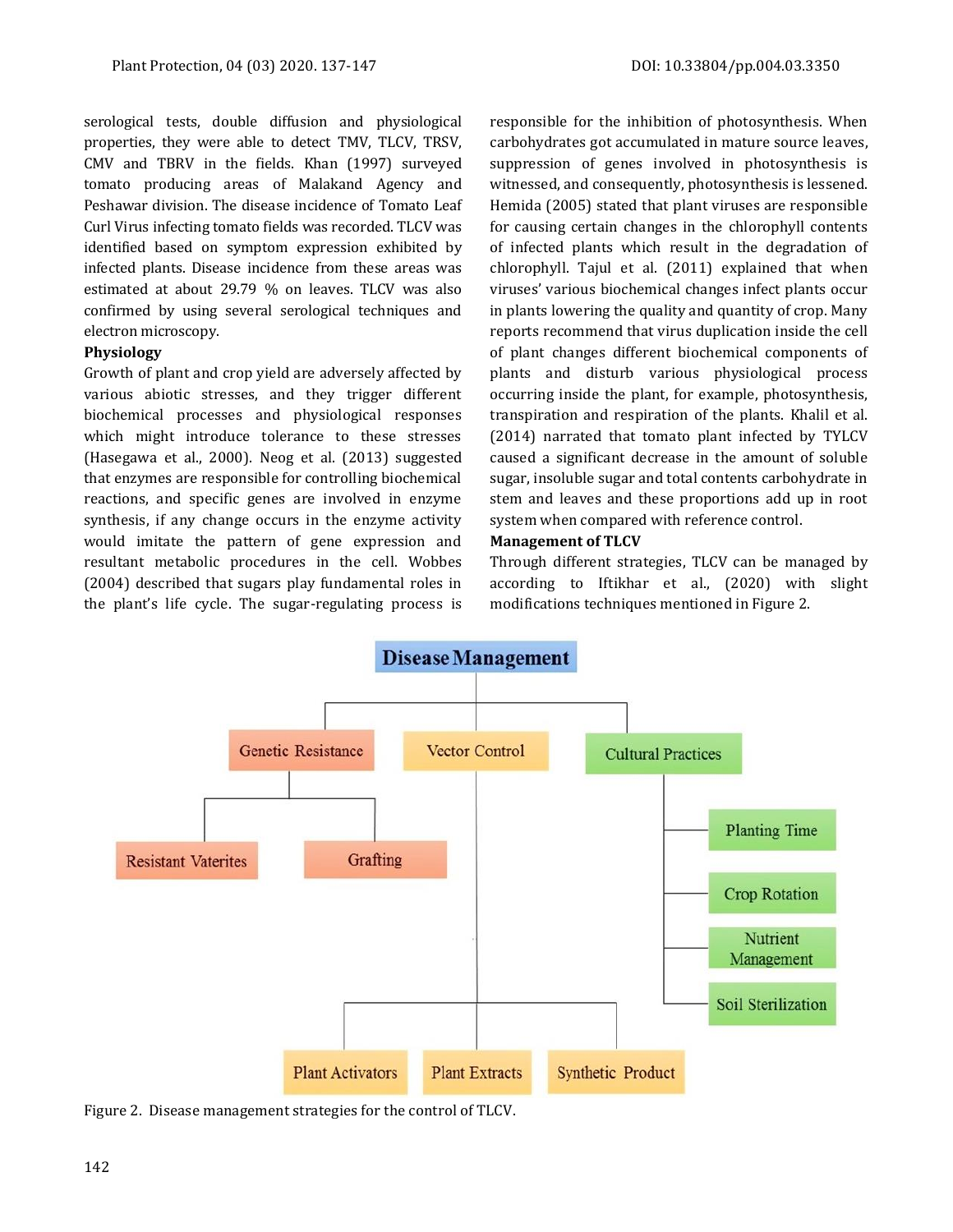#### **Screening**

Breeding of cultivars resistant to TLCVD are the possible solution to this disease (Picó et al., 1998). Imran et al. (2013) screened out seven pepper lines to check resistance or tolerance against TLCV. Pepper lines (*Capsicum annuum*) were inoculated under controlled conditions with Tomato Leaf Curl Virus. After seven days of inoculation, symptoms appeared. The most common symptoms perceived were downward curling of leaves and stunted growth of plants. The severity of symptoms was compared with ELISA values. All lines contained high values of ELISA and proved to be highly susceptible except PBC-491, which illustrated only mild symptoms. Rizvi et al. (2000) screened out numerous tomato cultivars to test their resistance against Tomato Leaf Curl Virus. Amongst screened cultivars, the cultivars Fiona, TY King Top 21 were found to be highly resistant against TLCV. The cultivar Mehana was found to be susceptible against TLCV but still able to give good yield, which indicated that along with tolerance against TLCV it had the high yielding ability.

Pilowsky and Cohen (2000) screened out twenty-five wild accessions of tomato crop to check resistance against whitefly borne TYLCV in the greenhouse. About 7 out of 9 accessions of *Lycopersicon peruvianum* were found to be extremely resistant whereas seven accessions of *L. hirsutam* and three accessions of *L. pimpinellifolium* were susceptible. Moreover, CIAS 27 (*L. pimpinellifolium)* was moderately resistant. Ragupathi and Narayanaswamy (2000) described that in 1994 they screened out 160 germplasm of tomato against TLCV from Coimbatore, Tamil Nadu and India. They discovered that only two wild species namely *Lycopersicon hirsutum (LA 1353)* and *Lycopersicon hirsutum* F. sp*. Glaboratum* (LA 1223) were resistant against TLCV and showed no symptoms while rest of 157 cultivars expressed more than 50% infection and moderately resistance reaction was recorded. De-Castro et al. (2013) found that tolerant commercial cultivars often failed under austere infection and entailed protection during early growth. Even if these cultivars succeed to tolerate the infection and able to produce a yield in the presence of TYLCV, they still serve as the sites for replication of TYLCV and can be considered as a reservoir of TYLCV for crops.

#### **Cultural Practices**

Regardless of the inherent difficulties that are associated with the viruses which are vector-borne, spraying numerous insecticides were evaluated. To manage TLCV insecticides or other cultural practices were adopted by several workers along with growing tolerant or resistant genotypes. Cook (1986) revealed that in current years because of complete dependence on commercial insecticides resulted in the evolution of some biotypes of whitefly that are resistant against insecticides in India. TYLCV can be controlled by eliminating or reducing the initial source of inoculum through uprooting diseased plants. Berlinger et al. (2002) proposed that physical barriers are most common and popular approach being experienced for protection of tomatoes in the Mediterranean from 1990 and other regions (Arsénio et al., 2002). Antignus et al. (2001) narrated that another approach practiced in protected culture is Ultraviolet absorbing plastic films have presented good results. Polston and Lapidot (2007) said that one more approach that is named as rouging is also highly recommended practice and plants exhibiting early symptoms can be detached to decrease the inoculation source inside the fields and lessen secondary spread.

#### **Bio-Products**

Berlinger and Lebiush-Mordechi (1996) stated that the use of Azadirachtin and other Limonids were found to be relatively effective for controlling several plant diseases that are diverse. Neem extracts and oil were proved to be most proficient in inhibiting the plant virus.

#### **Synthetic Products**

Luitzinsky et al. (1996) studied that during the experiment they laid yellow-brown, silver and black mulch films on two beds of 15 m length. Seedlings of tomato were planted. Each bed was treated after one week of plantation with imidacloprid. The row covered with yellow-brown plastic mulch and treated with imidacloprid showed good results and had a maximum number of healthy plants. Singh et al. (2000) proposed that a significant role can be played by pesticides to manage the vector populations by decreasing the number of their individuals that can acquire and transmit the virus, thus potentially reducing the incidence of disease. Singh et al. (2003) tested the efficacy of ten different insecticides against whitefly in field conditions. The insecticides used were Endosulfan (400 ml/acre), Carbaryl (500 ml/acre), Ethion (400 ml/ acre), Profenfos (880 ml/acre), Triazophos (400 ml/acre), Cypermethrin (600 ml/acre) and Methyl demeton (300 ml/acre). Top, middle and bottom leaves were used to record data of whitefly population. Data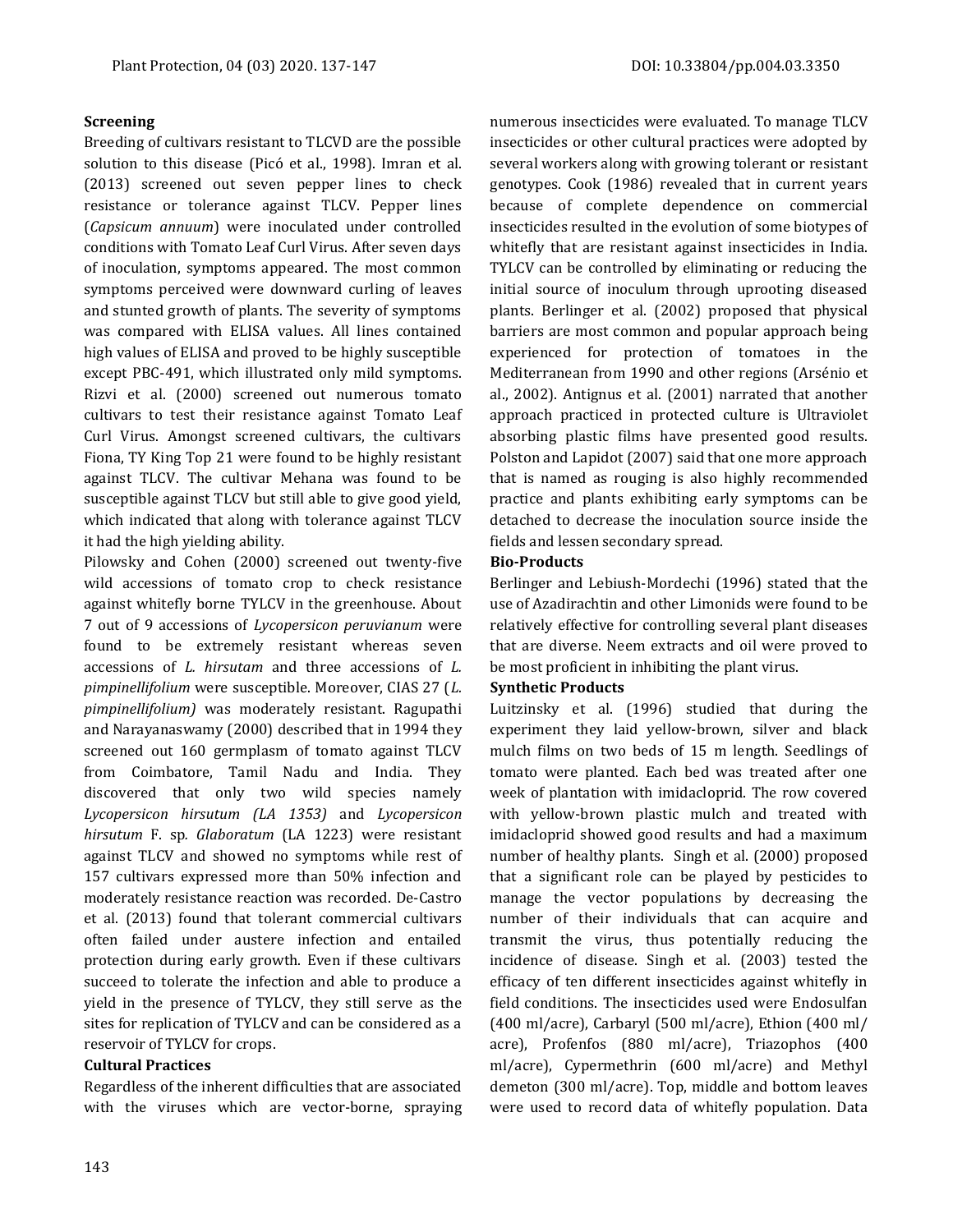were recorded before spray and then on 1st, 3rd, 7th, and 10th day after spray. Profenfos showed best results.

All the other insecticides helped in reducing whitefly population, but Methyl demeton failed to do so. De-Castro et al. (2013) reported that numerous costeffective measures could be adopted for controlling viral diseases of tomato such as certain cultural practices, manipulation of vector, eradication of inoculum source or Phyto-sanitation measures, resistant varieties, transgenic plants, exclusion of virus or its vector. Shah et al. (2005) examined nine different insecticides and their efficacy in the field. The insecticides used for of leaf curl were namely Monocrotophos, Acephate, Cypermethrin, Quinalphos, Neem Azadirachtin, Dimetholate, Dichlorvos, Methyldemeton and Phosphamidan. It was proposed that by reducing or controlling the population of vector *B. tabaci* leaf curl can be reduced. Holguín-Peña et al. (2007) developed some strategies to avoid whitefly transmission, planting the crop in whitefly-free periods, protect the crops by using row covers, insecticides should be applied as the last strategy which is most widely used. Fanigliulo et al. (2009) proposed that using insecticides like cypermethrin (0.01%) or Dimethoate (0.1%) in the form of sprays can be effective in controlling whitefly.

#### **CONCLUSION**

Among viral diseases, tomato leaf curl virus (TLCV) is the most devastating disease-causing virus all over the world. TLCV is the foremost limiting factor in the production of tomato in Pakistan, causing yield losses 30-40%. Whitefly is regarded as a vector of TLCV and is responsible for spreading the disease. The uses of resistant varieties, control of whiteflies, and management of TLCV by different nutrients are considered economical and recommendable means to overcome TLCV disease.

#### **Future Prospects**

Continual prevalence of TLCV is considered to be the major cause of low tomato production in the tomato growing regions. In future, these issues need to address: a) To record the incidence and disease severity of TLCV using molecular methods along with the phenotypic characterizations. b) To determine the changes in the physiology of tomato crop due to TLCV. c) To develop eco-friendly management strategies against TLCV. Epidemiology plays a vital role in the spread and development of the disease. Therefore, disease incidence, along with the physiological parameters, should be measured regularly in correlation with the environmental factors like maximum temperature, minimum temperature, relative humidity and rainfall. Photosynthetic, chlorophyll, lycopene and phenolic contents degradation in infected plants. Moreover, regular field surveys should be conducted to know about the emergence of novel severe strains of the virus and to manage it in the first hand.

#### **Author Contribution**

All the authors contributed equally to collect the literature and in write-up process.

#### **Conflict of Interest**

The authors declare no conflict of interest.

#### **REFERENCES**

- Antignus, Y., Nestel, D., Cohen, S., Lapidot, M., 2001. Ultraviolet-deficient greenhouse environment affects whitefly attraction and flight-behavior. Environmental Entomology 30, 394-399.
- Arias, R., Lee, T., Logendra, L., Janes, H., 2000. Correlation of lycopene measured by HPLC with the  $L^*$ ,  $a^*$ ,  $b^*$ color readings of a hydroponic tomato and the relationship of maturity with color and lycopene content. Journal of Agricultural and Food Chemistry 48, 1697-1702.
- Arooj, S., Iftekhar, Y., Mubeen, M., Ullah, M.I., Sajid, A., Ali, S., Shakeel, Q., Aatif, M., Raza, W., Noorka, I.R., 2019. Effect of environmental factors on biochemical properties of tomato leaf curl virus infected leaves of tomato. Pakistan Journal of Phytopathology 31, 105-111.
- Arooj, S., Iftikhar, Y., Kamran, M., Ullah, M.I., Mubeen, M., Shakeel, Q., Zeerak, N., Bilqees, I., 2017. Management of tomato leaf curl virus through non-chemicals in relation to environmental factors. Pakistan Journal of Phytopathology 29, 41-46.
- Arsénio, A.F., Neto, E., Ramos, N., Mangerico, S., Fortunato, E., Stigter, L., Fernandes, J.E., Lavadinho, A.M.P., Louro, D., 2002. Control of the *Bemisia tabaci*/Tomato yellow leaf curl virus complex on protected tomato crops in Algarve (Portugal). EPPO Bulletin 32, 31-35.
- Bedford, I.D., Briddon, R.W., Brown, J.K., Rosell, R.C., Markham, P.G., 1994. Geminivirus transmission and biological characterisation of *Bemisia tabaci* (Gennadius) biotypes from different geographic regions. Annals of Applied Biology 125, 311-325.

Bedford, I.D., Briddon, R.W., Markham, P.G., Brown, J.K.,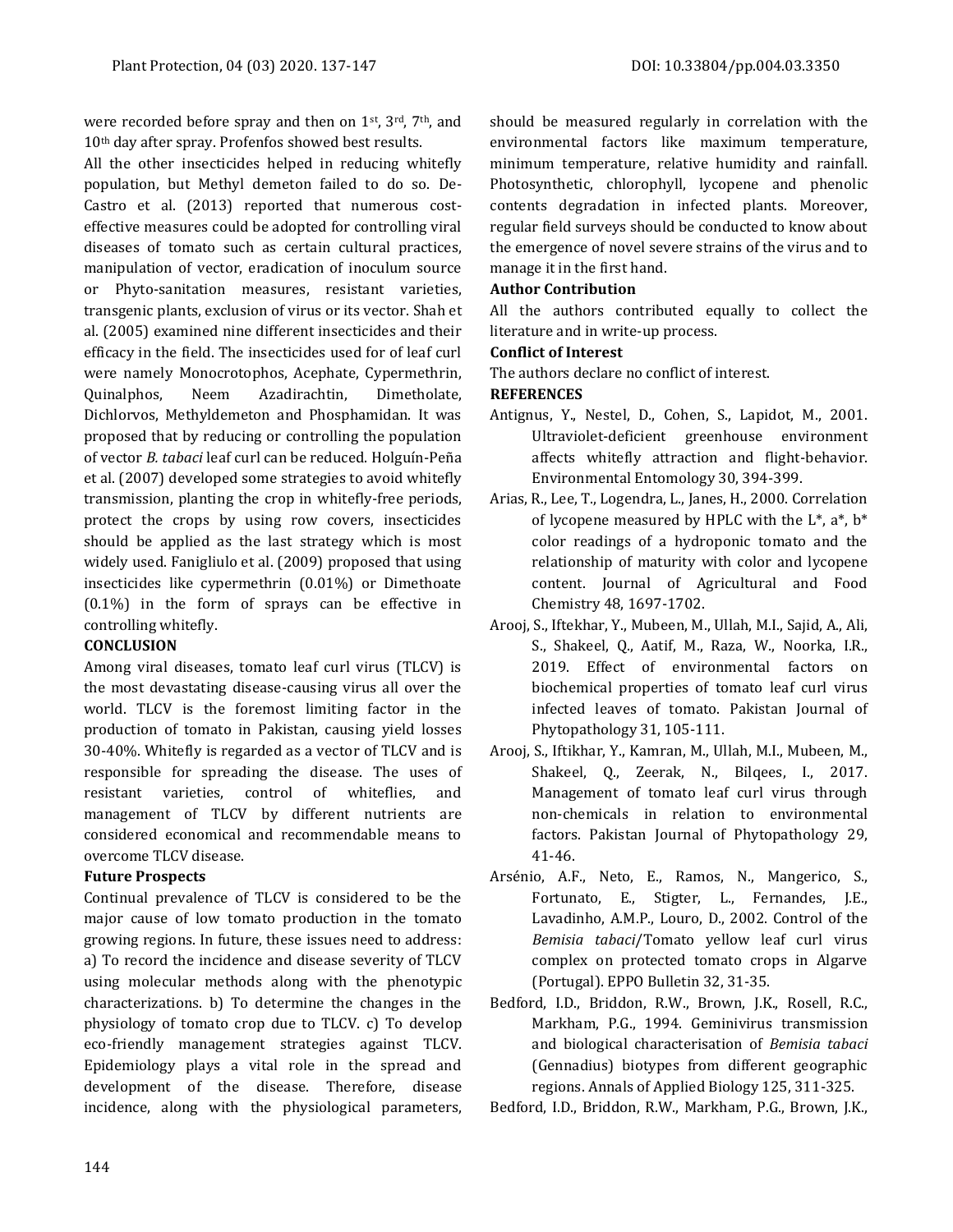Rosell, R.C., 1992. *Bemisia tabaci*-biotype characterisation and the threat of this whitefly species to agriculture, Proceedings-Brighton Crop Protection Conference Pests and Diseases-1992 Brighton, November 23-26, 1992. British Crop Protection Council, pp. 1235-1240.

- Berlinger, M.J., Lebiush-Mordechi, S., 1996. Physical methods for the control of Bemisia, in: Gerling, D., Mayer, R.T. (Eds.), Bemisia: 1995, taxonomy, biology, damage, control and management. Intercept, Andover, pp. 617-634.
- Berlinger, M.J., Taylor, R.A.J., Lebiush-Mordechi, S., Shalhevet, S., Spharim, I., 2002. Efficiency of insect exclusion screens for preventing whitefly transmission of tomato yellow leaf curl virus of tomatoes in Israel. Bulletin of Entomological Research 92, 367-373.
- Bertamini, M., Muthuchelian, K., Nedunchezhian, N., 2004. Effect of grapevine leafroll on the photosynthesis of field grown grapevine plants (*Vitis vinifera* L. cv. Lagrein). Journal of Phytopathology 152, 145-152.
- Brown, J.K., Coats, S.A., Bedford, I.D., Markham, P.G., Bird, J., Frohlich, D.R., 1995. Characterization and distribution of esterase electromorphs in the whitefly, *Bemisia tabaci* (Genn.)(Homoptera: Aleyrodidae). Biochemical Genetics 33, 205-214.
- Cohen, S., Melamed-Madjar, V., 1978. Prevention by soil mulching of the spread of tomato yellow leaf curl virus transmitted by *Bemisia tabaci* (Gennadius)(Hemiptera: Aleyrodidae) in Israel. Bulletin of Entomological Research 68, 465-470.
- Cook, M.J.W., 1986. Bemisia tabaci: A literature survey on the cotton whitefly with an annotated bibliography, in: Cock, H.J.W. (Ed.). International institute of Biological Control. Ascd, UK.
- Czosnek, H., Ber, R., Antignus, Y., Cohen, S., Navot, N., Zamir, D., 1988. Isolation of tomato yellow leaf curl virus, a geminivirus. Phytopathology 78, 508- 512.
- Czosnek, H., Ghanim, M., 2012. Back to basics: are begomoviruses whitefly pathogens? Journal of Integrative Agriculture 11, 225-234.
- Czosnek, H., Ghanim, M., Ghanim, M., 2002. The circulative pathway of begomoviruses in the whitefly vector *Bemisia tabaci-*insights from studies with Tomato yellow leaf curl virus. Annals of Applied Biology 140, 215-231.
- De-Castro, A.P., Julián, O., Díez, M.J., 2013. Genetic control and mapping of Solanum chilense LA1932, LA1960 and LA1971-derived resistance to Tomato yellow leaf curl disease. Euphytica 190, 203-214.
- Fanigliulo, A., Comes, S., Crescenzi, A., Momol, M.T., Olson, S.M., Sacchetti, M., Ferrara, L., Caligiuri, G., 2009. Integrated management of tomato yellow leaf curl in protected tomato crops in southern Italy. Acta Horticulturae, 393-396.
- Gafni, Y., 2003. Tomato yellow leaf curl virus, the intracellular dynamics of a plant DNA virus. Molecular Plant Pathology 4, 9-15.
- Gottlieb, Y., Zchori-Fein, E., Mozes-Daube, N., Kontsedalov, S., Skaljac, M., Brumin, M., Sobol, I., Czosnek, H., Vavre, F., Fleury, F., 2010. The transmission efficiency of tomato yellow leaf curl virus by the whitefly *Bemisia tabaci* is correlated with the presence of a specific symbiotic bacterium species. Journal of Virology 84, 9310- 9317.
- Green, S.K., Kali, G., 1994. Leaf curl and yellowing viruses of pepper and tomato. Overview Technical Bulletin 21.
- Gronenborn, B., 2007. The tomato yellow leaf curl virus genome and function of its proteins, Tomato yellow leaf curl virus disease. Springer, pp. 67-84.
- Hanley-Bowdoin, L., Settlage, S.B., Orozco, B.M., Nagar, S., Robertson, D., 1999. Geminiviruses: models for plant DNA replication, transcription, and cell cycle regulation. Critical Reviews in Plant Sciences 18, 71-106.
- Hanssen, I.M., Lapidot, M., Thomma, B.P.H.J., 2010. Emerging viral diseases of tomato crops. Molecular Plant-Microbe Interactions 23, 539-548.
- Harrison, B.D., Liu, Y.L., Khalid, S., Hameed, S., Otim‐ Nape, G.W., Robinson, D.J., 1997. Detection and relationships of cotton leaf curl virus and allied whitefly-transmitted geminiviruses occurring in Pakistan. Annals of Applied Biology 130, 61-75.
- Hasegawa, P.M., Bressan, R.A., Zhu, J., Bohnert, H.J., 2000. Plant cellular and molecular responses to high salinity. Annual Review of Plant Biology 51, 463- 499.
- Hassan, S., Arif, M., Defoer, T., 1993. Preliminary studies on viral diseases of tomato in Malakand agency of North West Frontier Province [NWFP] Pakistan. Sarhad Journal of Agriculture 9, 181-186.
- Hemida, S.K., 2005. Effect of bean yellow mosaic virus on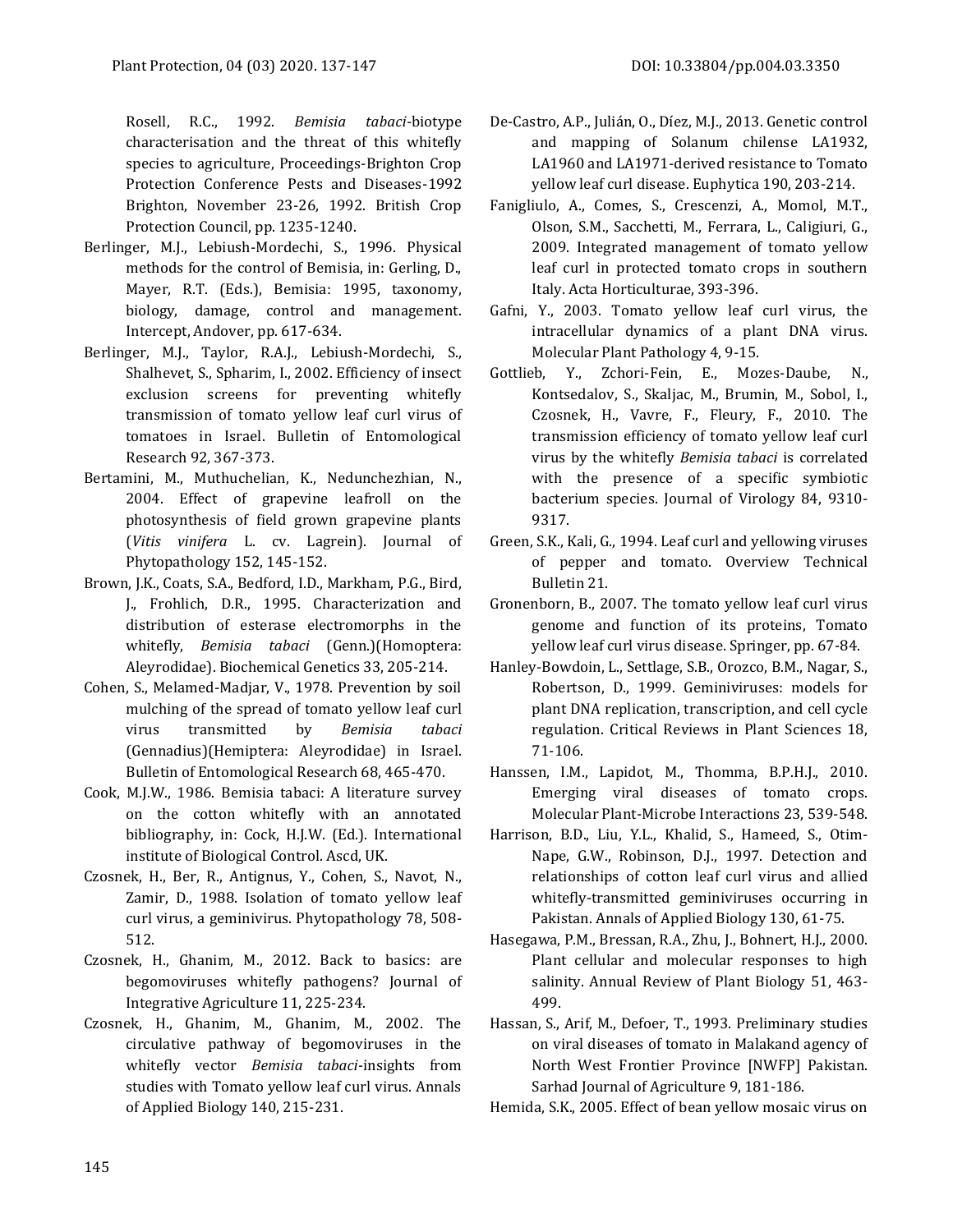physiological parameters of *Vicia faba* and *Phaseolus vulgaris*. International Journal of Agriculture and Biology 7, 154-157.

- Holguín-Peña, R.J., Rivera-Bustamante, R.F., Carrillo-Tripp, J., 2007. Pepper golden mosaic virus and related geminiviruses affecting tomato crops. Characterization, Diagnosis & Management of Plant Viruses Vol 3: Vegetable and Pulse Crops, pp. 163-193.
- Hull, R., Davies, J.W., 1992. Approaches to nonconventional control of plant virus diseases. Critical Reviews in Plant Sciences 11, 17-33.
- Imran, M., Khan, M.A., Fiaz, M., Azeem, M., Mustafa, M., 2013. Influence of environmental conditions on tomato mosaic virus disease development under natural condition. Pakistan Journal of Phytopathology 25, 117-122.
- Khalil, R.R., Bassiouny, F.M., El-Dougdoug, K.A., Abo-Elmaty, S., Yousef, M.S., 2014. A dramatic physiological and anatomical changes of tomato plants infecting with tomato yellow leaf curl germinivirus. International Journal of Agricultural Sustainability 10, 1213-1229.
- Khan, I.A., 1997. Occurrence, distribution, host range, symptomology and purification of ToMV on tomato. Pakistan Journal of Zoology 29, 385-389.
- Krause-Sakate, R., Redondo, E., Richard-Forget, F., Jadão, A.S., Houvenaghel, M., German-Retana, S., Pavan, M.A., Candresse, T., Zerbini, F.M., Le-Gall, O., 2005. Molecular mapping of the viral determinants of systemic wilting induced by a Lettuce mosaic virus (LMV) isolate in some lettuce cultivars. Virus Research 109, 175-180.
- Lapidot, M., 2007. Screening for TYLCV-resistance plants using whitefly-mediated inoculation. Tomato Yellow Leaf Curl Virus Disease. Springer Netherlands, 329-342.
- Lapidot, M., Friedmann, M., Pilowsky, M., Ben-Joseph, R., Cohen, S., 2001. Effect of host plant resistance to Tomato yellow leaf curl virus (TYLCV) on virus acquisition and transmission by its whitefly vector. Phytopathology 91, 1209-1213.
- Luitzinsky, U., Hama, M., R., R., 1996. The use of colored plastics to reduce the incidence of tomato yellow leaf curl virus in market tomatoes. . Horticulture 112, 21-22.
- Mansoor, S., Khan, S.H., Saeed, M., Bashir, A., Zafar, Y., Malik, K.A., Markham, P.G., 1997. Evidence for the

association of a bipartite geminivirus with tomato leaf curl disease in Pakistan. Plant Disease 81, 958-958.

- Matthews, R.E.F., 1991. Relationships between plant viruses and invertebrates. Plant Virology 3, 520- 561.
- McGregor, C.E., Miano, D.W., LaBonte, D.R., Hoy, M., Clark, C.A., Rosa, G.J.M., 2009. Differential gene expression of resistant and susceptible sweetpotato plants after infection with the causal agents of sweet potato virus disease. Journal of the American Society for Horticultural Science 134, 658-666.
- Melzer, M.J., Ogata, D.Y., Fukuda, S.K., Shimabuku, R., Borth, W.B., Sether, D.M., Hu, J.S., 2010. First report of Tomato yellow leaf curl virus in Hawaii. Plant Disease 94, 641-641.
- Moriones, E., Navas-Castillo, J., 2000. Tomato yellow leaf curl virus, an emerging virus complex causing epidemics worldwide. Virus Research 71, 123- 134.
- Mubeen, M., Iftikhar, Y., Ullah, M.I., Shakeel, Q., Aatif, M., Bilqees, I., 2017. Incidence of Okra Yellow Vein Mosaic disease in relation to insect vector and environmental factors. Environment & Ecology 35, 2215-2220.
- Mughal, S.M., 1985. Viral diseases of tomato and their control. Progressive Farming.
- Navot, N., Pichersky, E., Zeidan, M., Zamir, D., Czosnek, H., 1991. Tomato yellow leaf curl virus: a whiteflytransmitted geminivirus with a single genomic component. Virology 185, 151-161.
- Neog, B., Yadav, R.N.S., Singh, I.D., 2013. Peroxidase, polyphenol oxidase and acid phosphatase activities in the stigma-style tissue of *Camellia sinensis* (L) O. Kuntze following compatible and incompatible pollination. Journal of the Indian Institute of Science 84, 47.
- Padidam, M., Beachy, R.N., Fauquet, C.M., 1995. Tomato leaf curl geminivirus from India has a bipartite genome and coat protein is not essential for infectivity. Journal of General Virology 76, 25-35.
- Perring, T.M., Cooper, A.D., Rodriguez, R.J., Farrar, C.A., Bellows, T.S., 1993. Identification of a whitefly species by genomic and behavioral studies. Science 259, 74-77.
- Picó, B., Díez, M.J., Nuez, F., 1998. Evaluation of whiteflymediated inoculation techniques to screen